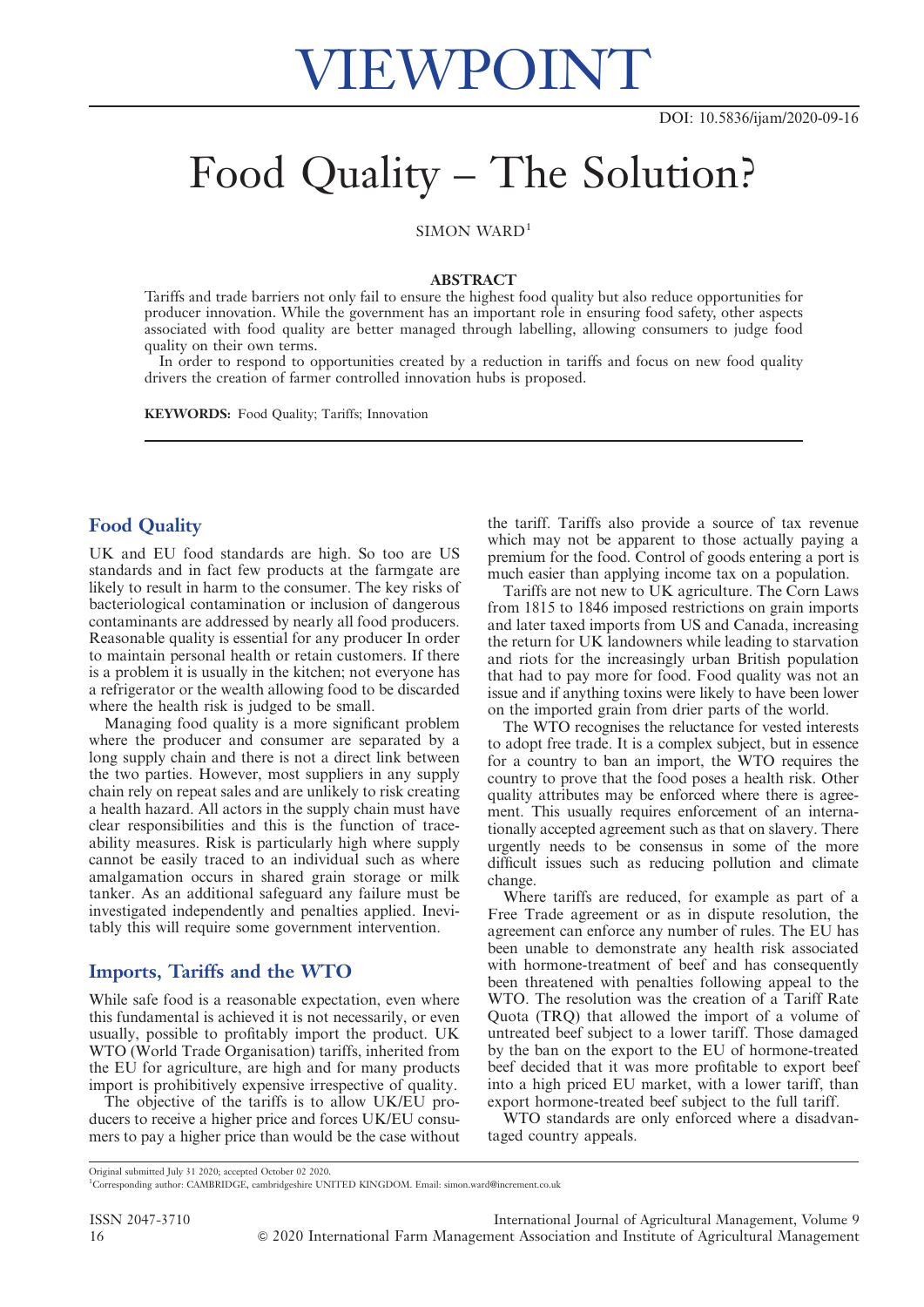# Chlorination

Another consumer myth concerns chlorination of chicken.

The data suggest that chlorination of chicken is safer than non-chlorination. The 2017 UK government report on zoonosis states that there were just under 64,000 cases of campylobacter in the UK or 96.8 per 100,000 head of population. In the USA (reported by the Centers for Disease Control and Prevention) there were 20 cases per 100,000. For the vast majority of cases in the UK the source was not identified but where they were, threequarters were associated with poultry and one-quarter raw milk. Testing of poultry in UK retail outlets (August 2016 to March 2017) showed 57% of UK poultry was contaminated while in the US the reported rate for 2015 was 24%. While not conclusive, it is at least an indicator, that US poultry poses a lower risk than UK production. While chlorination may permit poorer hygiene standards, and thus lower production costs, it is not a necessary condition of chlorination. In terms of safety, chlorination results in fewer cases of campylobacter than (arguably) better hygiene standards in the production process.

Chlorinated chicken does not enter the EU because it is unsafe but because it is subject to a tariff (varies between about £21 and £27 per 100kg). There are lots of other similar barriers in real life associated with protection of producers and not protection of consumers.

# Product Labelling

The objective of the WTO is to promote trade and not allow politically motivated objections to be imposed to protect less efficient production or to raise taxes. In the main this is reasonable.

However, there is a role for government taking the lead in environmental protection (pollution, greenhouse gas emissions, destruction of habitat, etc.) and helping to develop global standards. But there is a balance to be maintained. The poorest in society are more worried about food today than future global warming or habitat loss so political compromise is necessary.

However, where there are differences in opinion without an unambiguous scientific basis (genetic modification, chlorination, hormone treatment, organic production and many animal welfare issues) enforcement of labelling provides the solution. This allows each consumer to express an opinion without imposing their views on others.

Systems such as ''organic'' or ''conventional'' farming create particular problems where elements are combined that have both desirable and undesirable consequences under a single label. It is up to those using the label to define key features in an unambiguous way and not the government.

Labelling allows product differentiation which is one of the key means of maximising consumer spending. The cost of producing different coffees in a coffee shop differs by 1p or 2p at most while the price charged varies by over 10p.

The prophylactic use of antibiotics in animal feed poses a meaningful risk to human health and labelling use allows product differentiation that is likely to chime with many consumers. The EU and UK classifies coccidiostats as a feed additive while in Norway and USA

classify them as antibiotics (they control protozoa). Norway has phased out prophylactic use while the US has premium antibiotic free supply chains. While an international agreement on classification might be appropriate, in the short term labelling would allow the consumer to determine desirability and a premium for the non-prophylactic producer.

Product differentiation through labelling has already been effective in egg production where over half the eggs consumed in the UK are free range.

The subtleties provided by labelling and the exposure to world markets is an important driver for the future of the UK farming industry.

#### Innovation

The UK has many disadvantages compared with other countries in commodity food production and with the exception of sheep meat and barley is a net importer of most foodstuffs. However, UK producers have a number of marketing advantages: cost of import is relatively high, transport distances within the UK are small, the local population is large, GDP per head is high and many consumers treat food consumption as a leisure activity. While the low price of food may be seen as a problem for the industry it can also work in the industry's favour.

The UK has a strong technological base that can be used to develop unique products, reduce cost and permit new supply mechanisms.

# Opportunities Where Prices are Low

Many consumers are happy to pay a premium for something they believe in, and in many cases the cost of the food material is tiny compared to the rent and labour cost for the retailer. The farm product may be the draw to create the premium brand and is relatively price insensitive allowing the supplier a substantial gain.

The cost of the milk in your takeaway coffee is miniscule compared with rent and labour costs. If the milk provides value through a more efficient dedicated supply system or through supply of quality attributes that, say, improves the ability of the milk to froth in a cappuccino, and the story attracts more customers, the producer price of the milk can be doubled.

# The Producers' Marketing Arm

Supermarkets survive on the margin between purchase and sale price. The supermarket's customer is the consumer; the producer's customer is the supermarket. If one producer is prepared to produce at a lower price the supermarket would not expect to pay more for a product that was indistinguishable from the cheaper alternative.

In order for a producer to increase the price paid by a supermarket the product firstly has to be distinct, and secondly, there needs to be something that prevents other producers from supplying the product. If this can be achieved the supermarket becomes a highly effective marketing business allowing a large volume to be sold, sometimes with relatively little effort by the producer. In recent years the drinks industry has capitalised on this with both artisan brewers and gin manufacturers accessing large markets.